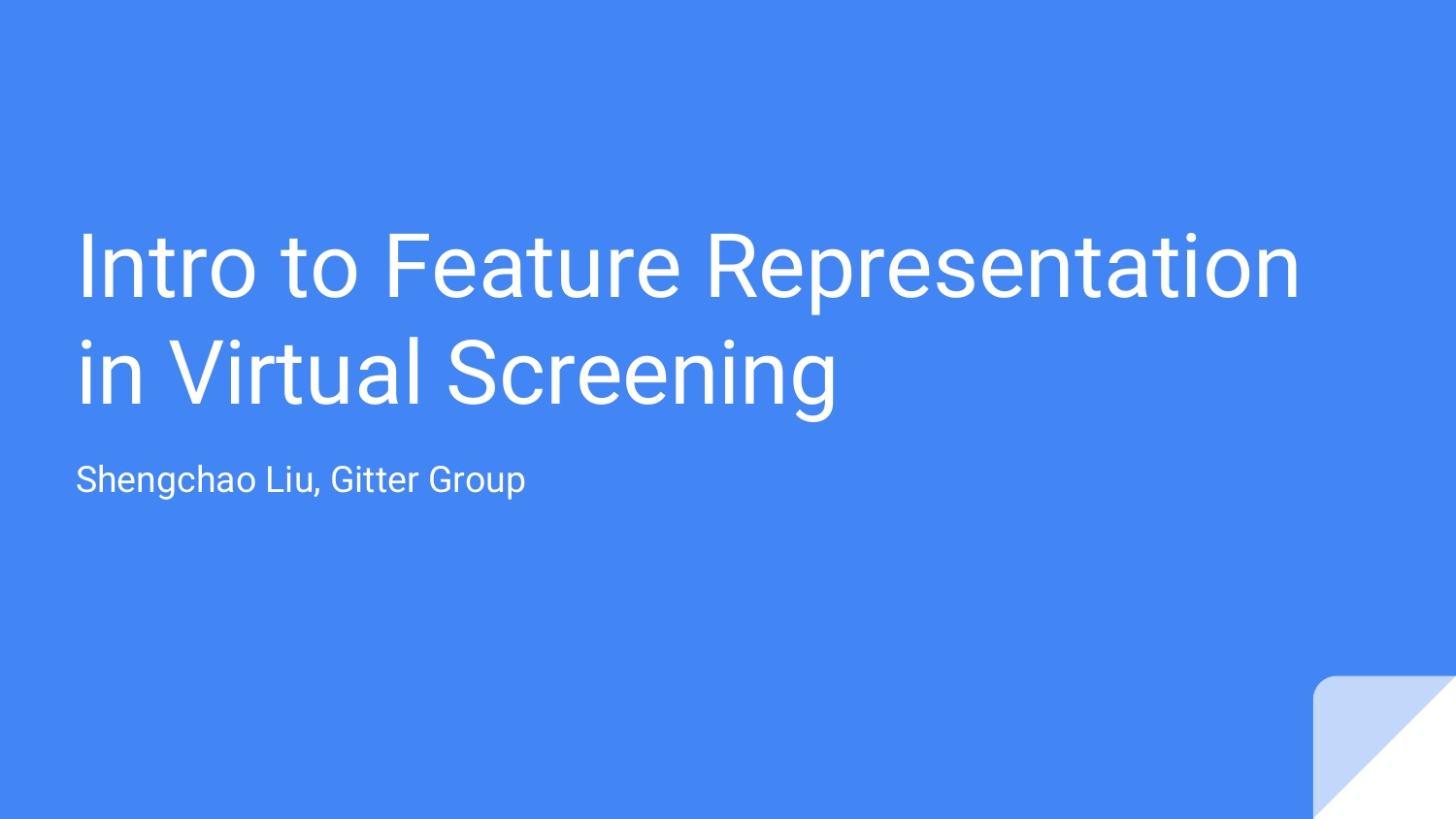### Feature Representation

- 1. Raw Molecule Representation (Graph CNN)
	- a. atom info
	- b. bond info
- 2. SMILES (RNN, CNN, RNN+CNN)
	- a. string, a sequence of characters
	- b. lack of structural info
- 3. Morgan Fingerprints/ECFP (Dense NN, classical ML)
	- a. hashing will lose more information



Figure 1. Line drawing depicting molecular structure for the SMILES string:  $c1cc(oc1C(=O)Nc2nc(cs2)C(=O)OCC)Br.$ 

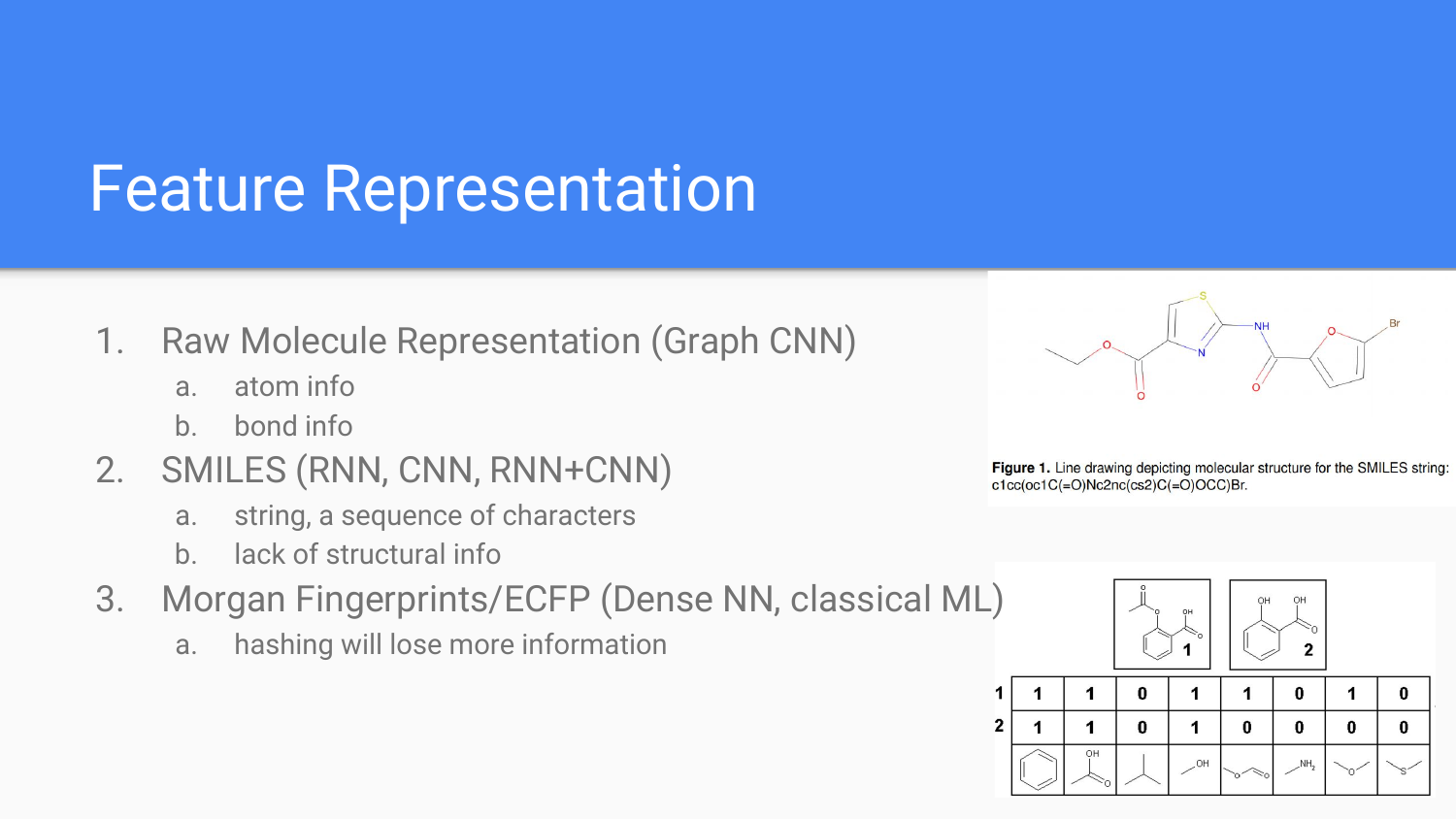### Graph CNN Framework

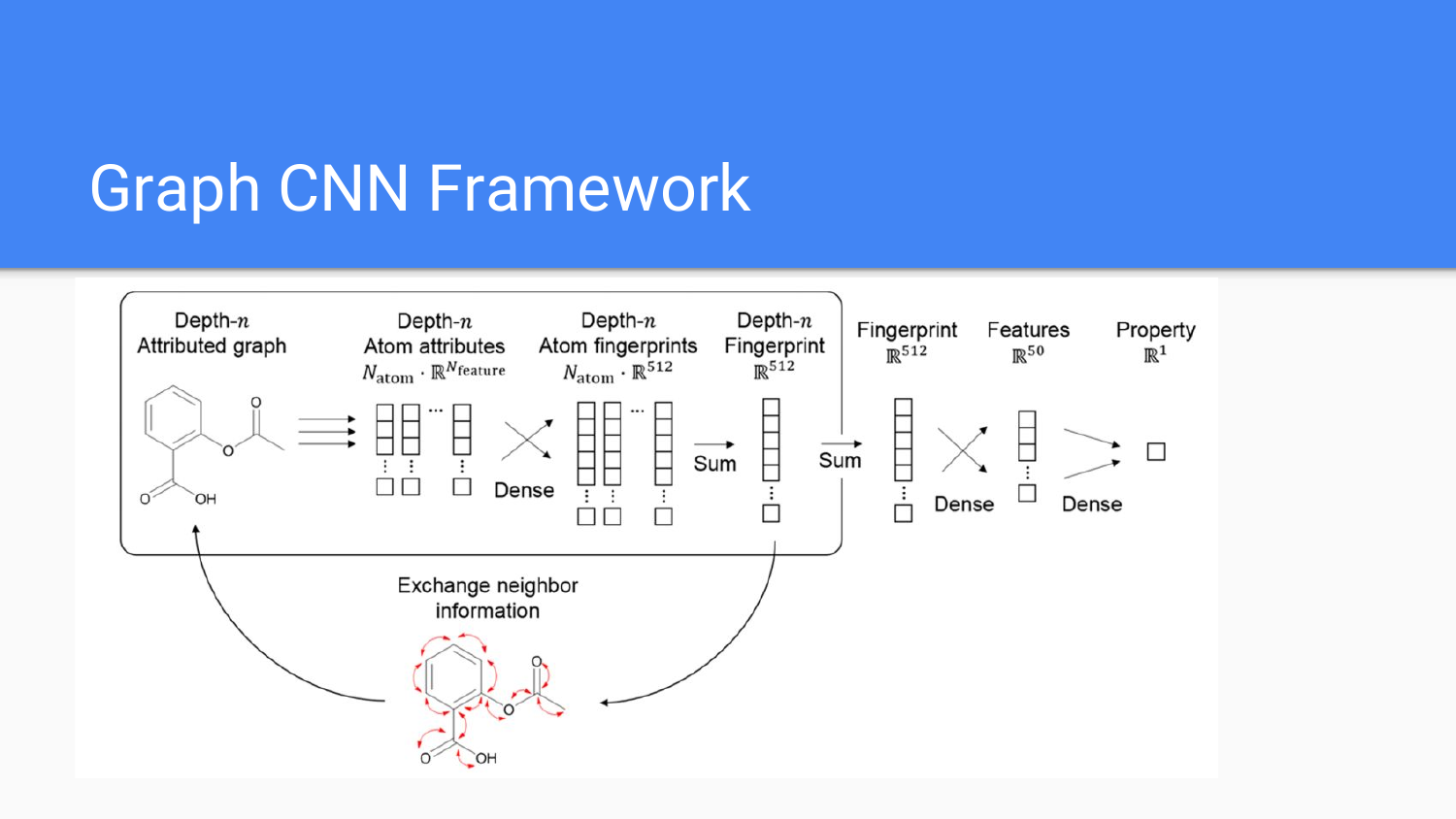### Related Work

- Duvenaud, David K., et al. "Convolutional networks on graphs for learning molecular fingerprints." Advances in neural information processing systems. 2015.
- Niepert, Mathias, Mohamed Ahmed, and Konstantin Kutzkov. "Learning convolutional neural networks for graphs." International Conference on Machine Learning. 2016.
- Kearnes, Steven, et al. "Molecular graph convolutions: moving beyond fingerprints." Journal of computer-aided molecular design 30.8 (2016): 595-608.
- Coley, Connor W., et al. "Convolutional embedding of attributed molecular graphs for physical property prediction." Journal of chemical information and modeling 57.8 (2017): 1757-1772.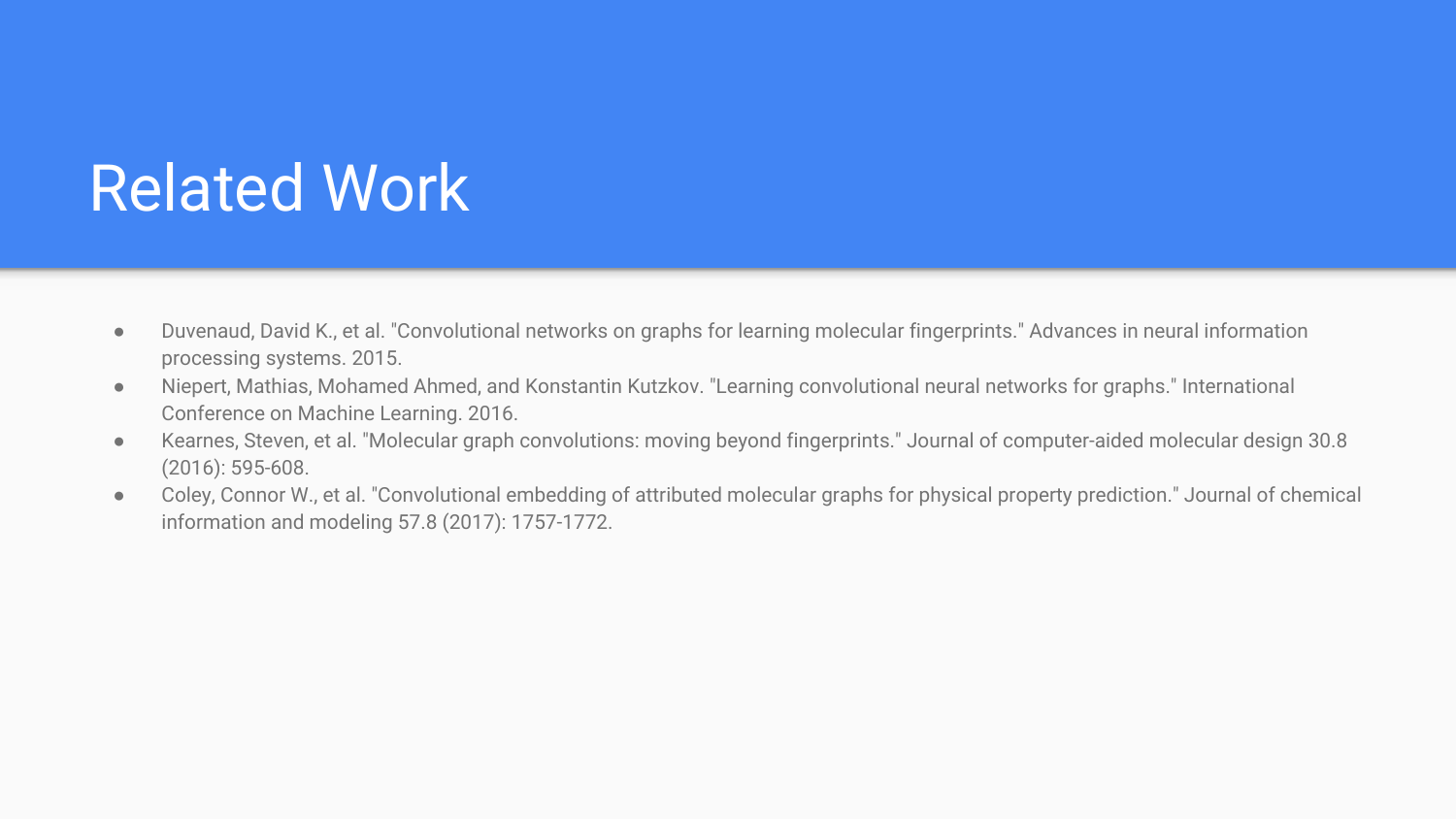#### **RNN Framework**



Input Layer

**Embedding Layer** 

**Recurrent Layer** 

**Output Layer**